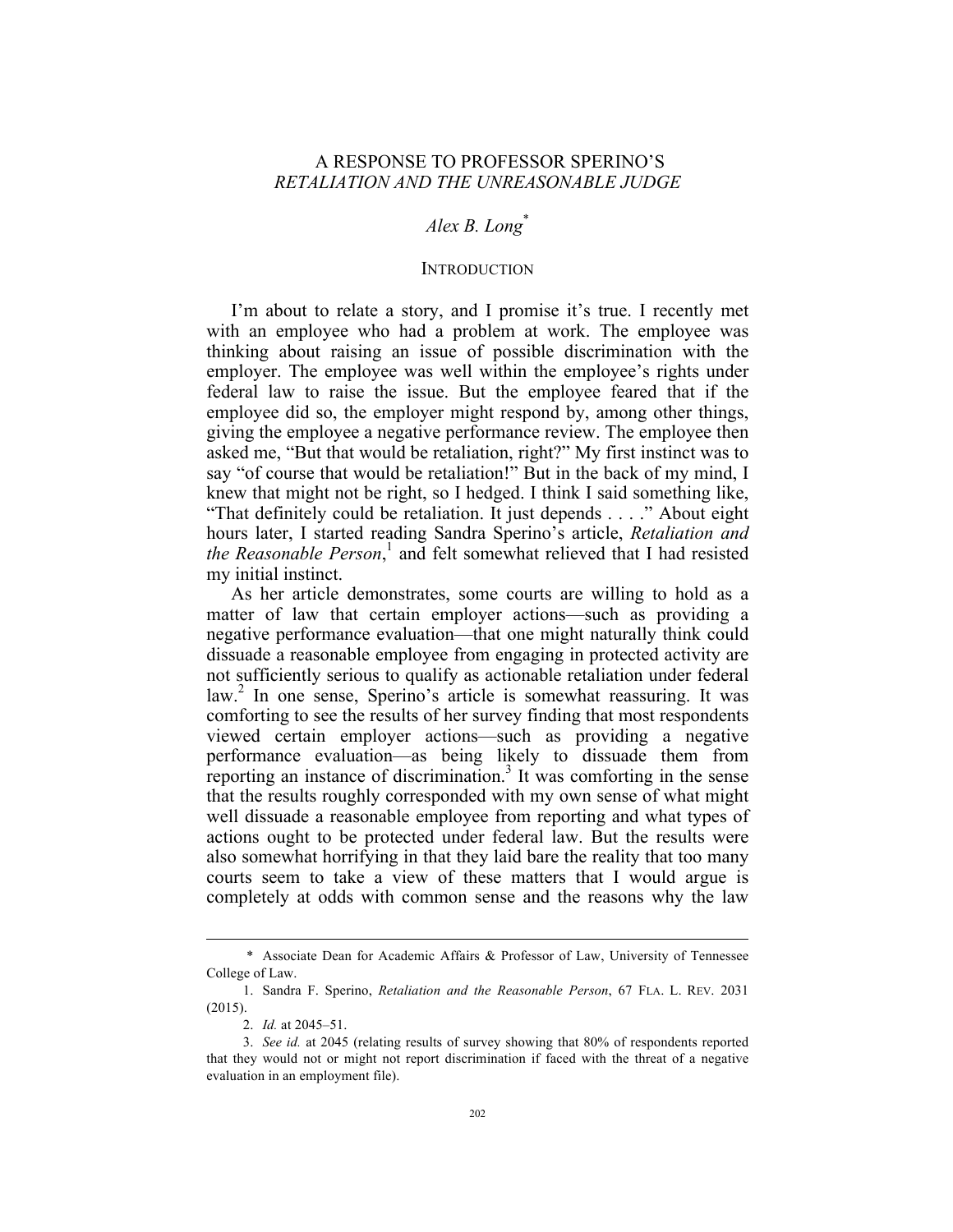prohibits retaliation in the first place.

I think the article does a remarkable job of identifying a serious problem with retaliation law as it has developed since the Supreme Court's 2006 decision in *Burlington Northern & Santa Fe Railway v.*  White.<sup>4</sup> What's more, for reasons I will explain in slightly more detail later, I think Professor Sperino's proposed solution—that courts define actionable retaliation in terms of an action that is more than *de minimis* in nature<sup>5</sup>—is not only workable, but one that I can actually envision a court adopting. Ultimately, the article raised two issues for me: (1) why are so many courts so apparently misguided when it comes to determining what might dissuade a reasonable employee from complaining about discrimination and (2) how might a court actually go about adopting Professor Sperino's proposed solution?

### I. WHY ARE COURTS SO MISGUIDED?

As Professor Sperino's article demonstrates, many courts seem to drastically overestimate what it takes to deter employees from opposing unlawful discrimination or from participating in a legal process concerning unlawful discrimination. Sperino offers as one explanation for this behavior the tendency of courts to substitute reliance on prior cases for actual independent analysis.<sup>6</sup> Sperino (correctly, I think) suggests that many judges are not, in fact, considering what might deter a reasonable employee from opposing unlawful discrimination.<sup>7</sup> Instead, she argues that all too often courts "perceive[] a prior decision as determining as a matter of law that certain actions are not cognizable" even when the decisions are not truly controlling.<sup>8</sup> Thus, this reliance on "perceived precedent" effectively short circuits any inquiry into the actual controlling legal standard of whether a particular action was materially adverse, *i.e.,* whether it might dissuade a reasonable employee from engaging in protected activity.

I think Professor Sperino is right about this. But after reading her article, I was left with an additional question: why? Why are courts so quick to rely on perceived precedent in this particular context? I think courts occasionally engage in the practice of relying on perceived precedent in other contexts as well. But this practice among courts in the employment retaliation context seems to be both prevalent and perhaps part of broader trend of limiting the reach of anti-retaliation provisions.

 <sup>4.</sup> 548 U.S. 53, 57 (2006).

<sup>5.</sup> Sperino, *supra* note 1, at 2069.

<sup>6.</sup> *Id.* at 2057.

<sup>7.</sup> *See id.* at 2063.

<sup>8.</sup> *Id.*

<sup>9.</sup> *Id.* at 2060–61.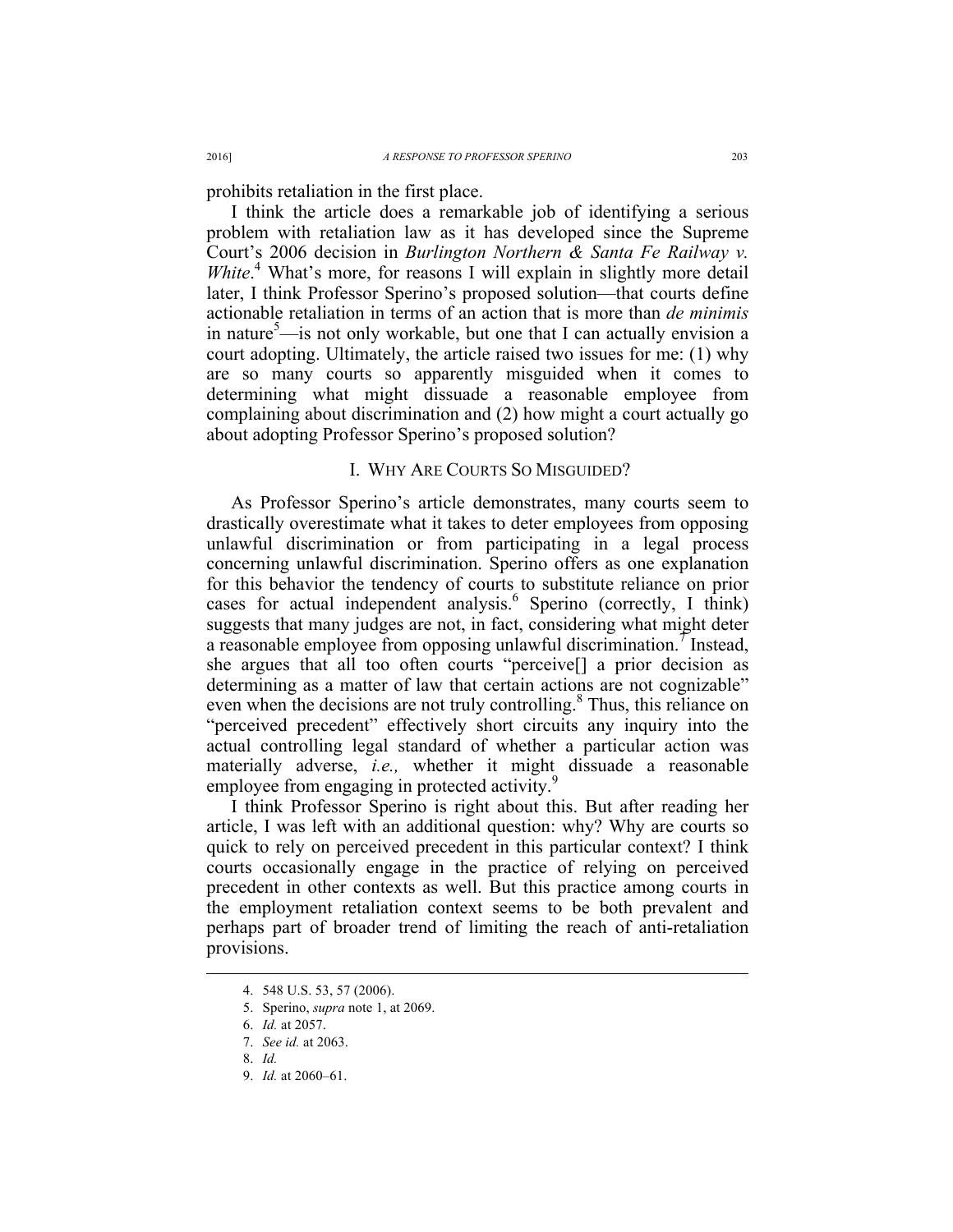As Sperino's article points out, courts are limiting retaliation law in other ways. For example, in order to be protected from retaliation for opposing what the employee believes to be unlawful conduct, the employee must reasonably believe that the conduct in question is unlawful.<sup>10</sup> In determining what a reasonable employee might believe, some courts expect quite a bit of employees, and in some cases almost seem to require employees to be familiar with Title VII decisional  $\lambda$ law.<sup>11</sup> As others have noted, many retaliation plaintiffs have seen their claims fail either because they were "unreasonable" in failing to fully grasp the subtleties and complexities of employment discrimination law or because they lacked strong evidence of unlawful conduct.<sup>12</sup> Even where plaintiffs can establish that they engaged in protected activity, courts have also adopted stringent causation rules that often work to bar plaintiffs' claims.<sup>13</sup>

In short, I don't believe this is simply a case of courts being lazy or careless with establishing and applying precedent. Courts are making it more difficult for retaliation plaintiffs at every step of the process. The question to my mind is whether this is intentional and, if so, why. Why are courts constructing legal rules that make it difficult for plaintiffs with seemingly plausible theories to survive summary judgment?

One possibility might be that judges are frustrated and overburdened

 <sup>10.</sup> *See* Jordan v. Alternative Resources Corp., 458 F.3d 332, 337 (4th Cir. 2006) (stating that "[a] plaintiff bringing a claim under the opposition clause of Title VII must at a minimum have held a reasonable good faith belief at the time he opposed an employment practice that the practice was violative of Title VII").

<sup>11.</sup> *See* Alex B. Long, *The Troublemaker's Friend: Retaliation Against Third Parties and the Right of Association in the Workplace*, 59 FLA. L. REV. 931, 955 (2007) ("In some instances, courts appear to hold an employee to the standard of what a reasonable labor and employment attorney would believe, rather than what a reasonable employee would believe.").

<sup>12.</sup> *See* Matthew W. Green, Jr., *What's So Reasonable About Reasonableness?: Rejecting a Case Law-Centered Approach to Title VII's Reasonable Belief Doctrine*, 62 U. KAN. L. REV. 759, 787–95 (2014) (discussing the stringent standards imposed by courts in terms of assessing the reasonableness of an employee's belief); Deborah L. Brake & Joanna L. Grossman, *The Failure of Title VII As a Rights-Claiming Statute*, 86 N.C. L. REV. 859, 913 (2008) ("Title VII retaliation doctrine posits a complainant who has solid evidentiary support for believing that discrimination occurred and a near-perfect understanding and acceptance of the limits of current discrimination law.").

<sup>13.</sup> *See* Univ. of Tex. Sw. Med. Ctr. v. Nassar, 133 S. Ct. 2517, 2533 (2013) (holding that Title VII retaliation cases require "but-for" causation rather than the lessened substantial or motivating factor standards); Montgomery v. Bd. of Trustees, No. 2:12–CV–2148–WMA, 2015 WL 1893471, at \*1 (N.D. Ala. Apr. 27, 2015) ("Post-*Nassar*, causation based only upon close temporal proximity has lost its sway."); *see also* Sauzek v. Exxon Cola USA, Inc., 202 F.3d 913, 918 (7th Cir. 2000) ("Speculation based on suspicious timing alone . . . does not support a reasonable inference of retaliation."); Marx v. Elec. Data Sys. Corp., 418 S.W.3d 626, 635 (Tex. App. 2009) ("[E]ven under the but for causation standard applicable to Title VII retaliation cases, the mere temporal proximity between protected conduct and adverse action is insufficient to show a causal link.").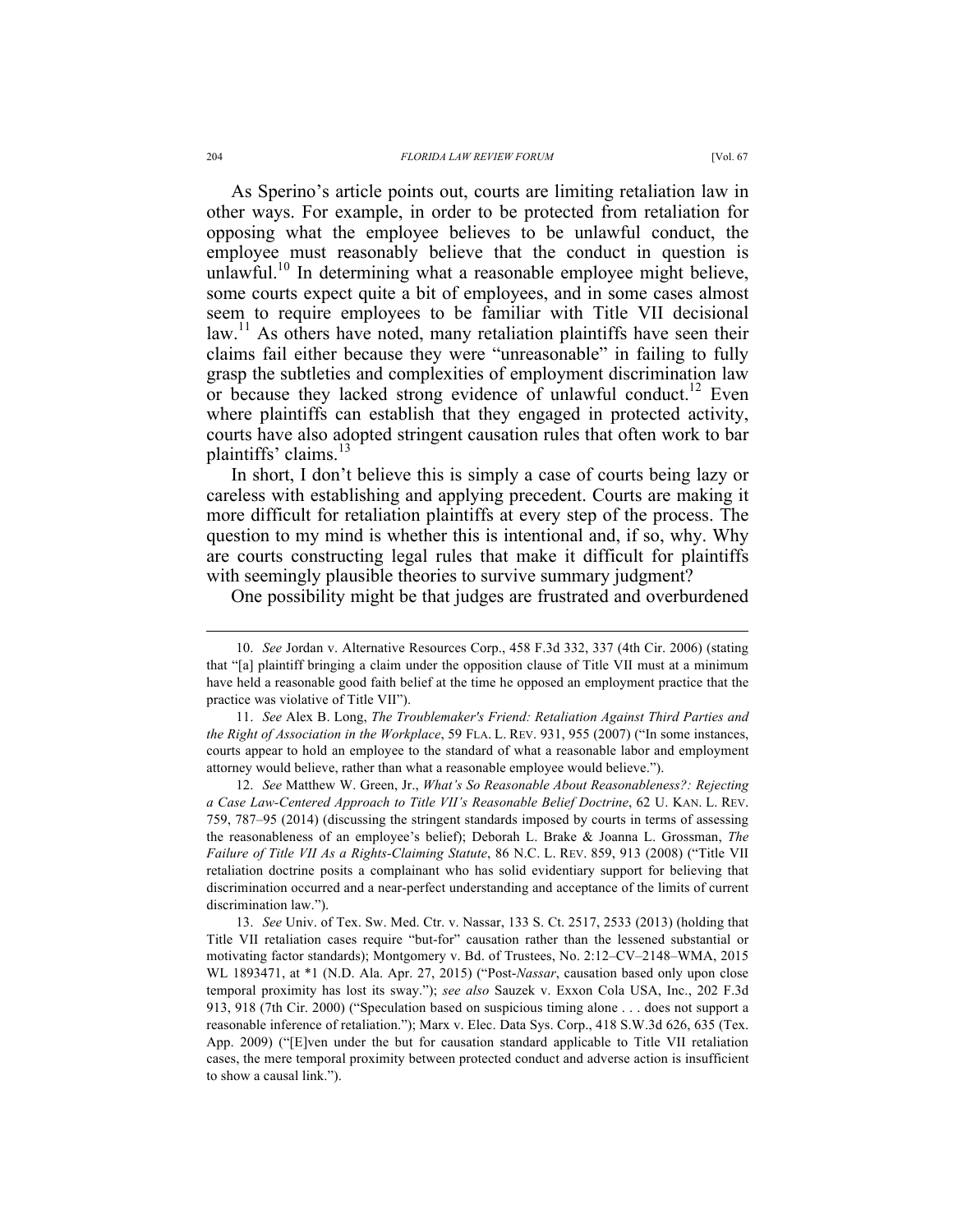by the dramatic increase in the number of retaliation claims in recent years and are trying to reduce the number of such claims.<sup>14</sup> Another related explanation is that some judges—who enjoy life tenure and are long since removed from the kinds of workplaces most Americans find themselves in—simply tend to overestimate the willingness of the average person to stand up to discrimination and underestimate the extent to which many employees are unable or unwilling to risk adverse consequences at work, up to and including losing their jobs; perceived precedent simply provides a vehicle for effectuating these judicial attitudes. Finally, it may be that many of the retaliatory actions that, according to some courts, do not rise to the level of materially adverse actions involve the kinds of day-to-day discretionary actions on the part of employers that courts are loathe to second guess. Drafting negative evaluations, making changes to an employee's shift, and moving an employee to a different office are the types of bread-and-butter decisions employers make on a daily basis. Judges may simply be especially reluctant to intrude upon this type of employer decision making.

Whatever the full explanation may be, I think we are experiencing a judicial backlash to the increase in retaliation claims. The issue that Professor Sperino's article identifies is just one example of that problem. And it is a problem that I hope to explore in more detail in the future.

#### II. ADOPTING PROFESSOR SPERINO'S SOLUTION

Professor Sperino suggests that courts define actionable retaliation in terms of an action that is more than *de minimis* in nature.<sup>15</sup> The second issue that the article raises for me is how, as a practical matter, a court might adopt the *de minimis* standard that Professor Sperino suggests.

In *Burlington Northern & Santa Fe Railway v. White,* the Supreme Court held that Title VII's anti-retaliation provision only covers employer action that "would have been materially adverse to a reasonable employee or job applicant."<sup>16</sup> The Court elaborated on this standard by explaining that "the employer's actions must be harmful to the point that they could well dissuade a reasonable worker from making or supporting a charge of discrimination."<sup>17</sup> While most of the subsequent focus has been on the "reasonable worker" portion of the

 <sup>14.</sup> In 1997, there were a little over 18,000 individual charges of retaliation in violation of federal statutes filed with the Equal Employment Opportunity Commission (EEOC). By 2015, that number had grown to just under 40,000. *See Charge Statistic*s, U.S. EEOC, https://www.eeoc.gov/eeoc/statistics/enforcement/charges.cfm (last visited June 18, 2016).

<sup>15.</sup> *See supra* note 5 and accompanying text.

<sup>16.</sup> Burlington N. & Santa Fe Ry. v. White, 548 U.S. 53, 57 (2006).

<sup>17.</sup> *Id.*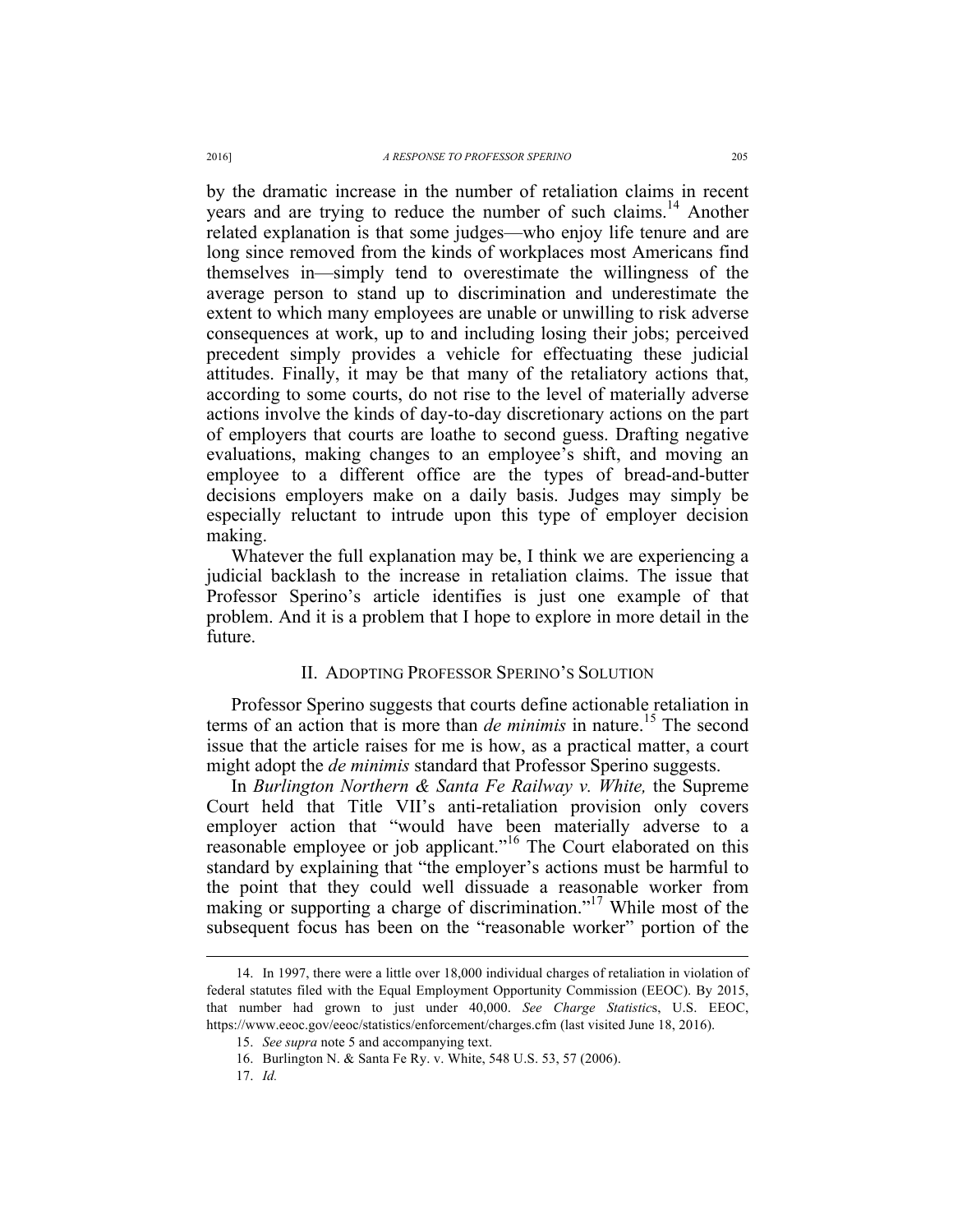opinion, the actual substantive standard that emerges from the decision is the "materially adverse" standard.

The Court's explanation that a retaliatory action is "materially adverse" when it "could well dissuade a reasonable worker from making or supporting a charge of discrimination<sup>"18</sup> roughly tracks the standard of materiality found throughout the law. For example, *Black's Law Dictionary* defines the word "material" in this sense to mean "[o]f such a nature that knowledge of the item would affect a person's decision-making."<sup>19</sup> This same idea appears in thousands of decisions involving all sorts of legal issues.<sup>20</sup> But there are also decisions outside of the employment context that reference a *de minimis* standard when attempting to further define the concept of materiality. For example, one court has said that to show entitlement to attorney fees in a particular case, the party must show that it "advance[d] significant factual or legal theories adopted by the court, thereby providing a *material* non de minimis contribution to its judgment  $\ldots$   $\frac{1}{2}$  Occasionally, courts define materiality and things of a *de minimis* nature as roughly two sides of the same coin; a fact is material where it is not of a *de minimis* nature and vice versa.<sup>22</sup> Thus, it would not be a particular stretch for courts to reference a *de minimis* standard, as Professor Sperino suggests, as they attempt to flesh out what is meant by a "materially adverse" retaliatory action. In short, this seems like a fairly easy fix.

#### **CONCLUSION**

*Retaliation and the Reasonable Person* provides courts with potentially valuable insight into the proper way to interpret and apply the Supreme Court's decision in *Burlington Northern & Santa Fe Railway v. White*. In addition to providing courts with evidence as to might might deter a reasonable employee from opposing unlawful discrimination, Professor Sperino offers a logical and practical way of

 <sup>18.</sup> *Id.*

<sup>19.</sup> BLACK'S LAW DICTIONARY (10th ed. 2014).

<sup>20.</sup> *See, e.g*., State v. Goodwin, 129 A.3d 316, 322 (N.J. 2016) (quoting Black's Law definition).

<sup>21.</sup> Comm. to Defend Reprod. Rights v. A Free Pregnancy Ctr., 229 Cal. App. 3d 633, 642 (Cal. Ct. App. 1991) (emphasis added).

<sup>22.</sup> *See* Summers v. Fortner, 267 S.W.3d 1, 7 (Tenn. Crim. App. 2008) ("[T]he presence of a relatively de minimis, or non-material, void component in the plea agreement may not justify availing the petitioner an opportunity to withdraw his plea agreement."); DeMarie v. Neff, No. Civ.A.2077-S, 2005 WL 89403, at \*4 (Del. Ch. Jan. 12, 2005) ("[A]lthough a material breach excuses performance of a contract, a nonmaterial - or *de minimis* - breach will not allow the non-breaching party to avoid its obligations under the contract."); Curt Ogden Equip. Co. v. Murphy Leasing Co., 895 S.W.2d 604, 609 (Mo. Ct. App. 1995) ("If the breach . . . is *de minimis*, the trial court may determine that the breach does not destroy the purpose or the value of the contract and is not material as a matter of law.").